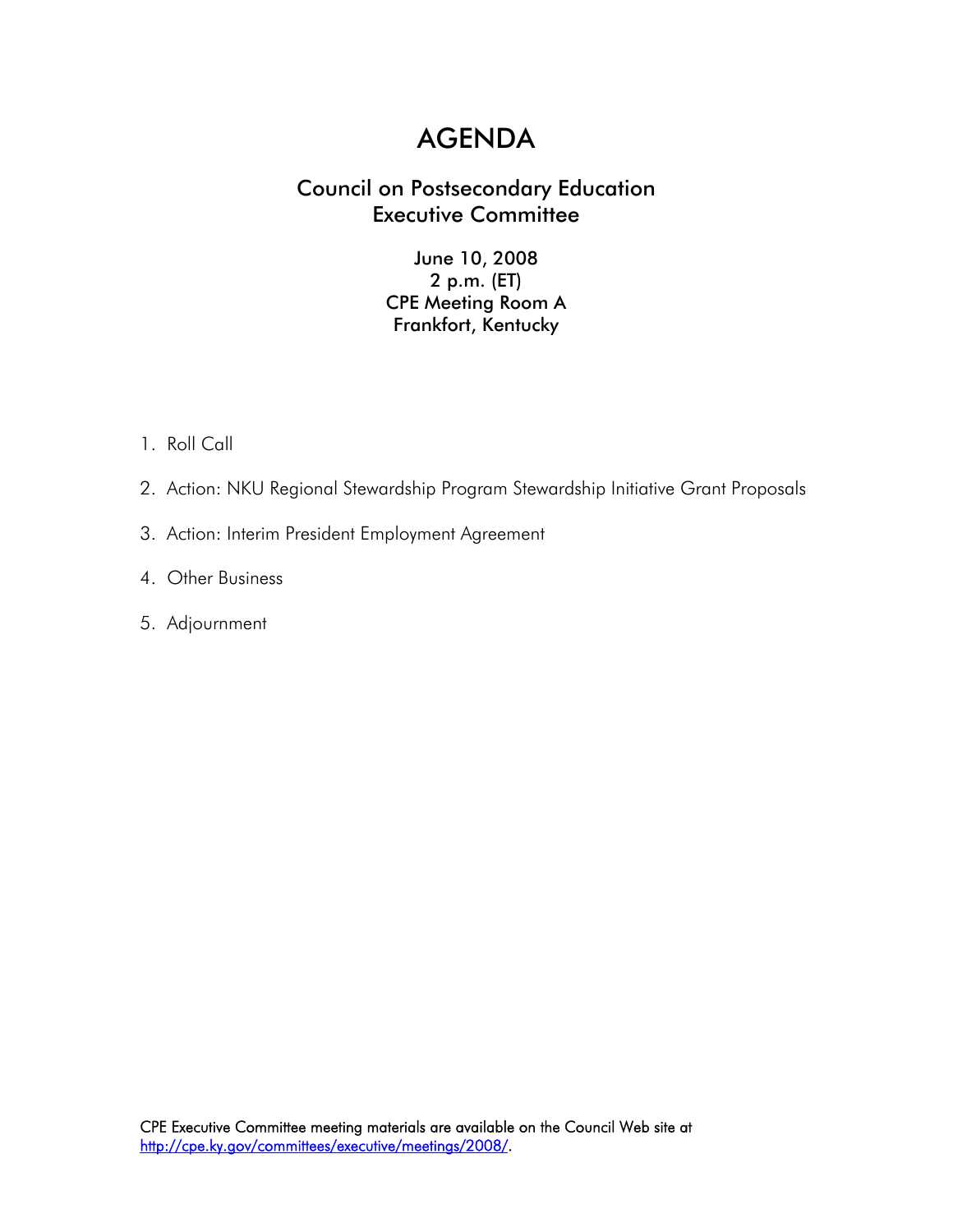#### Council on Postsecondary Education Executive Committee June 10, 2008

# Northern Kentucky University Regional Stewardship Program Stewardship Initiative Grant Proposals

ACTION: The staff recommends that the Council approve four stewardship initiative proposals submitted by Northern Kentucky University and endorsed by its Regional Advisory Committee.

According to Council guidelines, stewardship initiatives funding supports specific public engagement activities that improve economic prosperity, quality of life, or civic participation while furthering the goals and mandates of House Bill 1 and the Public Agenda. These funds are distributed to the comprehensive universities on a competitive basis. Proposals for stewardship initiative funds cannot be considered until the institution's strategic plan for stewardship activities and the priority area proposal have been submitted and approved and its regional grant funds have been distributed.

Northern Kentucky University was the only comprehensive university that met this requirement by the October 1, 2007, deadline for the first round of funding. NKU was awarded \$200,000 from that round of funding, and it is the only institution eligible for this second round of funding.

NKU submitted five proposals totaling \$280,000. These were approved by the Regional Advisory Committee (Appendix A). After Council staff and external reviewers evaluated the proposals, NKU decided to withdraw one of the proposals and revise two proposals based on reviewers' recommendations. See Appendices B-E for copies of the final proposals.

## Using Technology and the Environment to Entice Students and the Community into the World of Science

NKU is asking for \$55,000 to give P-12 teachers Web access to chemistry demonstrations and experiments and to conduct workshops for teachers, P-12 students, and community members related to the Ohio River and water quality.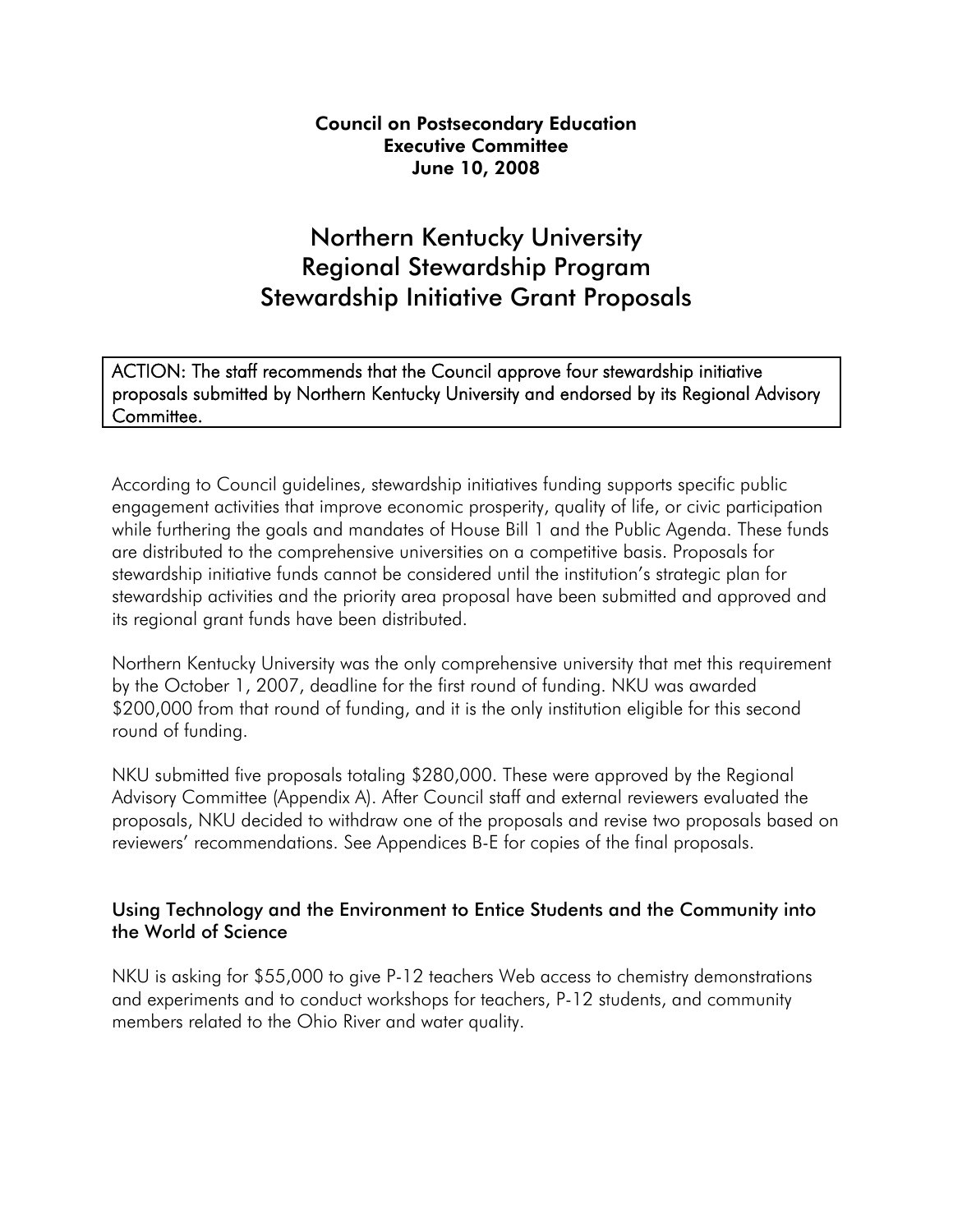The specific objectives are to:

- Increase teacher interest, training, and resources in key STEM curricular areas.
- Increase student connection with science outside of their schools.
- Engage the community in STEM-related activities.

In order to achieve these objectives, NKU will:

- Develop an online chemistry demonstration database that will be available to faculty and local teachers for use in and out of the classroom. These demonstrations will be developed based on teacher need, as assessed through the High School Chemistry Alliance meetings and local teacher surveys.
- Host a two-day training in March 2009 for five northern Kentucky high schools on the Ohio River Valley Water Sanitation Commission (ORSANCO) Educational Foundation High School Curriculum. The curriculum provides a strong foundation for students who voyage aboard the PA Denny River Education Center, a floating classroom and laboratory for the Ohio River.
- Deliver a hands-on workshop for teachers, education and natural science students at NKU, and local watershed volunteers that will focus on specialized sampling and biological monitoring techniques. Workshop participants will collect samples and perform field analyses aboard the PA Denny River Education Center and will then conduct further analyses of their samples at the NKU Water Lab.
- Develop multiple lab modules that will bring high school chemistry classes to NKU labs to conduct experiments with instrumentation that would otherwise not be available to them. The labs will be created to align with teacher needs and core content, as determined through the High School Chemistry Alliance and teacher surveys.
- Create a summer research experience for five high school students. These students will be paired with current NKU research students to work with them on six-week projects over the summer.
- Lead 200 students from five high school classes who have implemented the ORSANCO Educational Foundation High School Curriculum on a four-hour boat ride where they will collect and assess water quality data from two monitoring sites.
- Develop a new elective laboratory course, "Connecting Chemistry with Community," in which students will have a required minimum number of service hours where they take their projects to the community or work with the community at NKU.
- Develop and teach hands-on activities for two community programs that will be held aboard the PA Denny River Education Center, including a two-hour "Exploring the Ohio River" program for Elderhostel participants and a four-hour interactive boat ride for students participating in NKU's Fun with Science Camp.

# Next Generation Business Platforms Mobile and Web 2.0

NKU's College of Informatics requests \$50,000 to provide information and education for Web 2.0 and mobile platforms to regional businesses, nonprofits, and public agencies. Web 2.0 refers to the business concept of using Internet technology to spark creativity, increase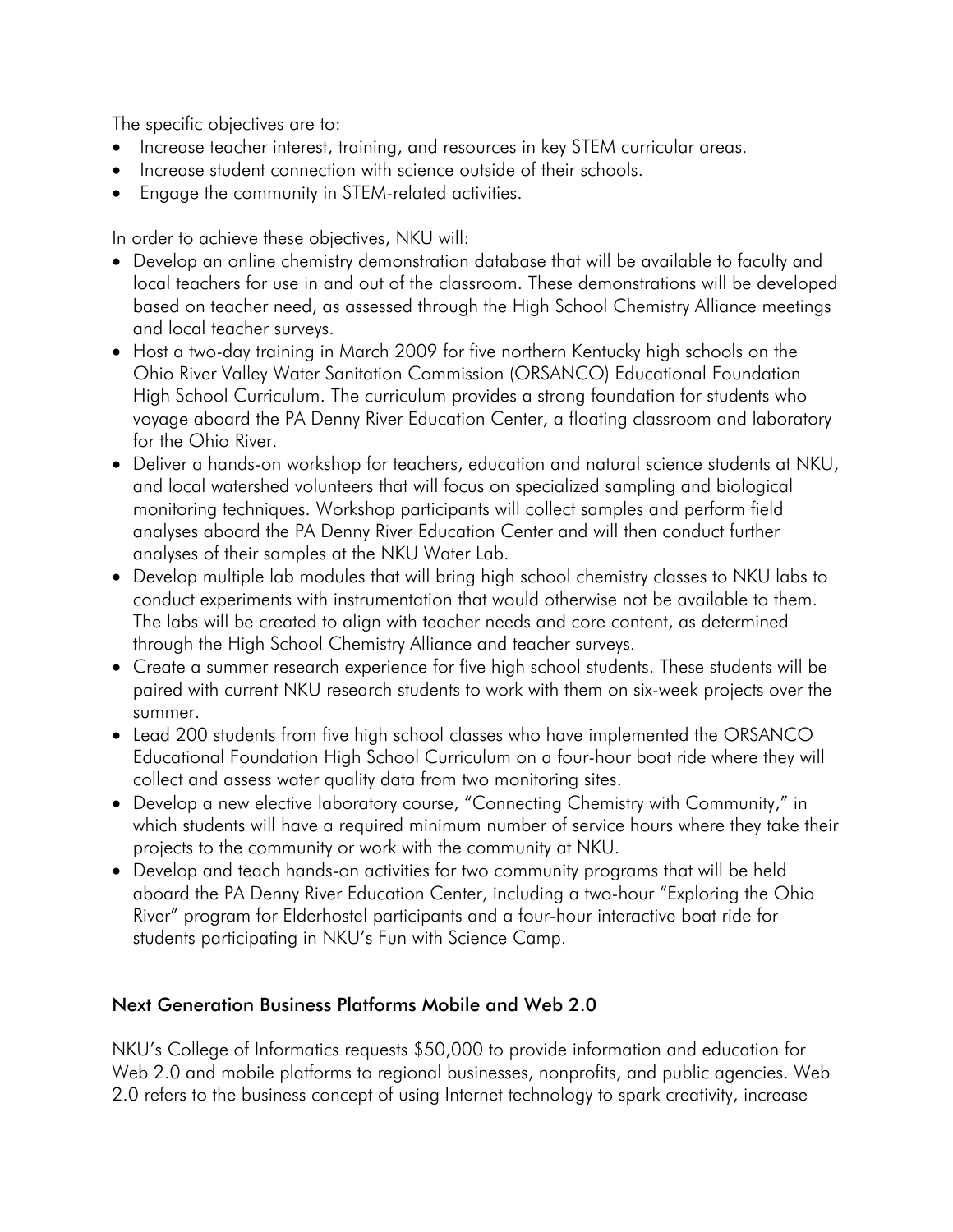information sharing, and build collaboration. In addition, there is a shift away from voiceintensive cellular technology to data-intensive mobile broadband, and organizations must understand how this trend affects them.

The specific objectives of this initiative are to:

- Provide education on Web 2.0 platform to businesses, nonprofit agencies, and the public sector.
- Provide education on wireless/mobility to businesses, nonprofit agencies, and the public sector.
- Establish an environment for follow up to allow for maximum impact of the efforts this year to pay dividends longer term.

In order to achieve these objectives, NKU will:

- Conduct a two-day Web 2.0 "university" at the NKU Mets Center that will include an executive track and a technical track.
- Conduct a wireless "university" at the NKU Mets Center to educate organizations and businesses around the wireless platform.
- Facilitate at least two student projects for Web 2.0/mobile applications with local organizations and share their stories as case studies.
- Provide continued education around Web 2.0 and wireless after this initial project.

## Addressing Community Health Needs: The Northern Kentucky Nursing Research **Collaborative**

The Northern Kentucky Nursing Research Collaborative was established in 2006 to facilitate interdisciplinary relationships with local health care providers and nonprofit agencies. Through these partnerships, community-based interventions have been developed that will employ primary prevention strategies designed to improve the health status of northern Kentuckians. The NKNRC intends to use *Healthy Kentuckians 2010* and *Vision 2015 Goals* as benchmarks to mobilize a community-based interdisciplinary approach to research methods that describe health outcomes specific to northern Kentucky and apply research findings that ultimately improve the health status of northern Kentucky.

NKU is seeking \$75,000 to develop a solid organizational infrastructure with necessary administrative functions that support the growing capacity of the NKNRC. This administrative infrastructure will support the NKNRC to, among other duties:

- Develop a formal mechanism for the enhancement of communication and collaboration with current partners in the private and public sectors.
- Design health care solutions based on the resources and expertise of partners.
- Conduct participatory research on quality improvement and best practices.
- Offer venues for discussion of community health issues.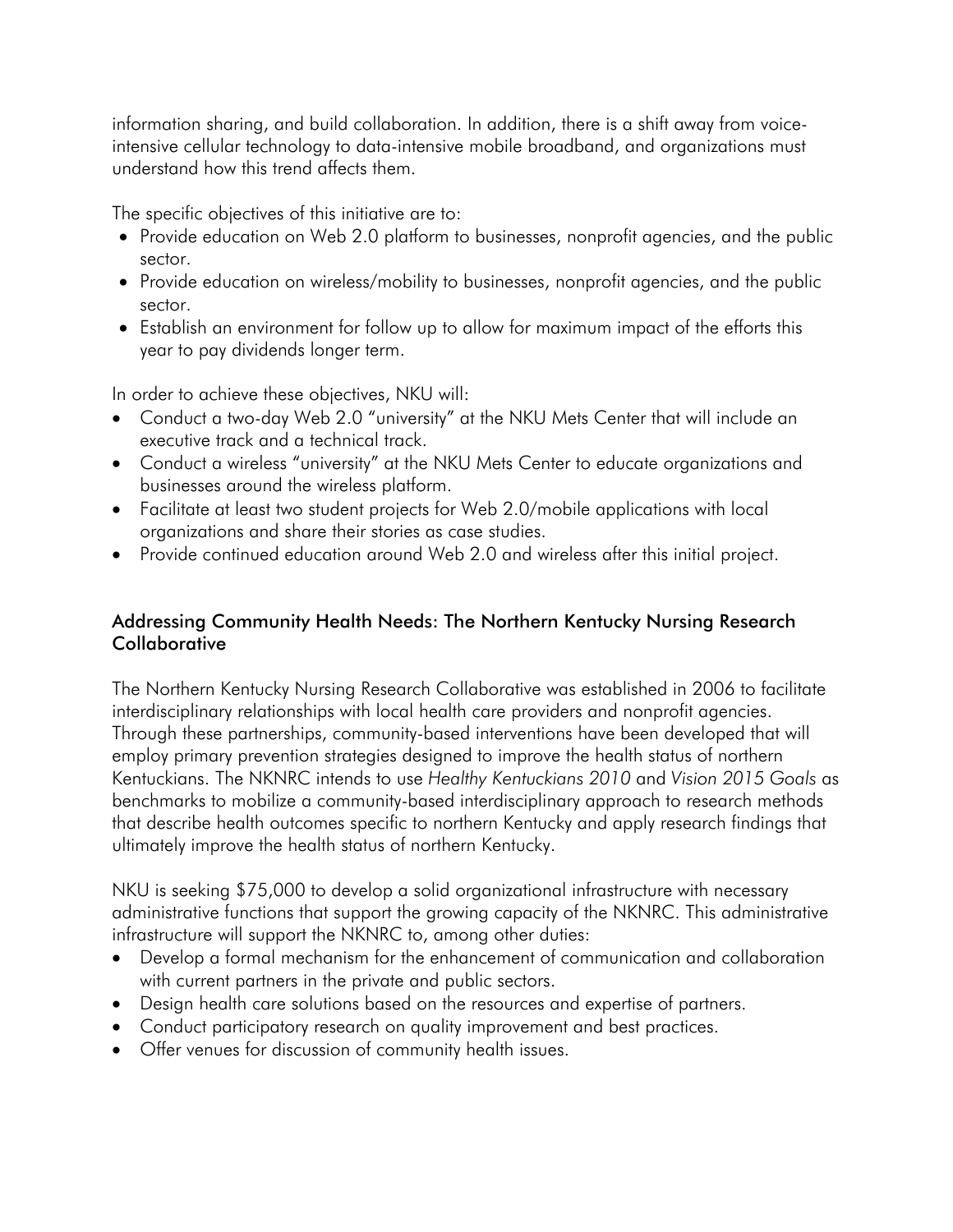- Develop and implement a fee schedule that will allow for appropriate reimbursement for the coordination and delivery of services made available to the providers of health care and the community at large.
- Secure additional community partners who can contribute to the mission of the NKNRC.
- Make the health issues of concern to Kentucky more visible to the local media.
- Provide educational resources and events that stimulate inquiry, promote research, and describe the status of health outcomes in Kentucky.
- Videotape educational offerings and make digital media available to partners via video streaming.

# Northern Kentucky Center for Educator Excellence

NKU is seeking \$100,000 to create a Northern Kentucky Center for Educator Excellence. The center's mission and major objective is to foster collaboration in the northern Kentucky region to recruit, support, and retain highly qualified educators who will meet or exceed national standards.

To achieve its mission, the center will:

- Develop and implement regional guidelines for teacher preparation to help ensure that all northern Kentucky teachers will be prepared to help students learn the skills they will need to be successful in the future.
- Create a regional plan for focused and relevant professional development and integrate the regional plan into district plans. Some elements of the plan will be implemented at the district level and some at the regional level.
- Develop and implement a process for distributing incentives to recruit and retain topquality teachers and teacher candidates in northern Kentucky. Incentives to retain teachers will be in the form of monetary or nonmonetary awards. Incentives to attract teachers will be college scholarships and/or loans in return for a commitment to remain in northern Kentucky as a teacher at the elementary or secondary level.
- Develop and implement a regional plan to encourage teachers to aspire to National Board Certification and support them in the process of obtaining the certification.
- Create a system to track teacher turnover and identify the reasons why teachers leave northern Kentucky schools and use this information to make changes that will reduce teacher attrition.
- Develop and implement procedures to measure teacher excellence in terms of student learning.
- Develop Future Educators of America chapters in all area high schools to encourage and support secondary students who aspire to become teachers.